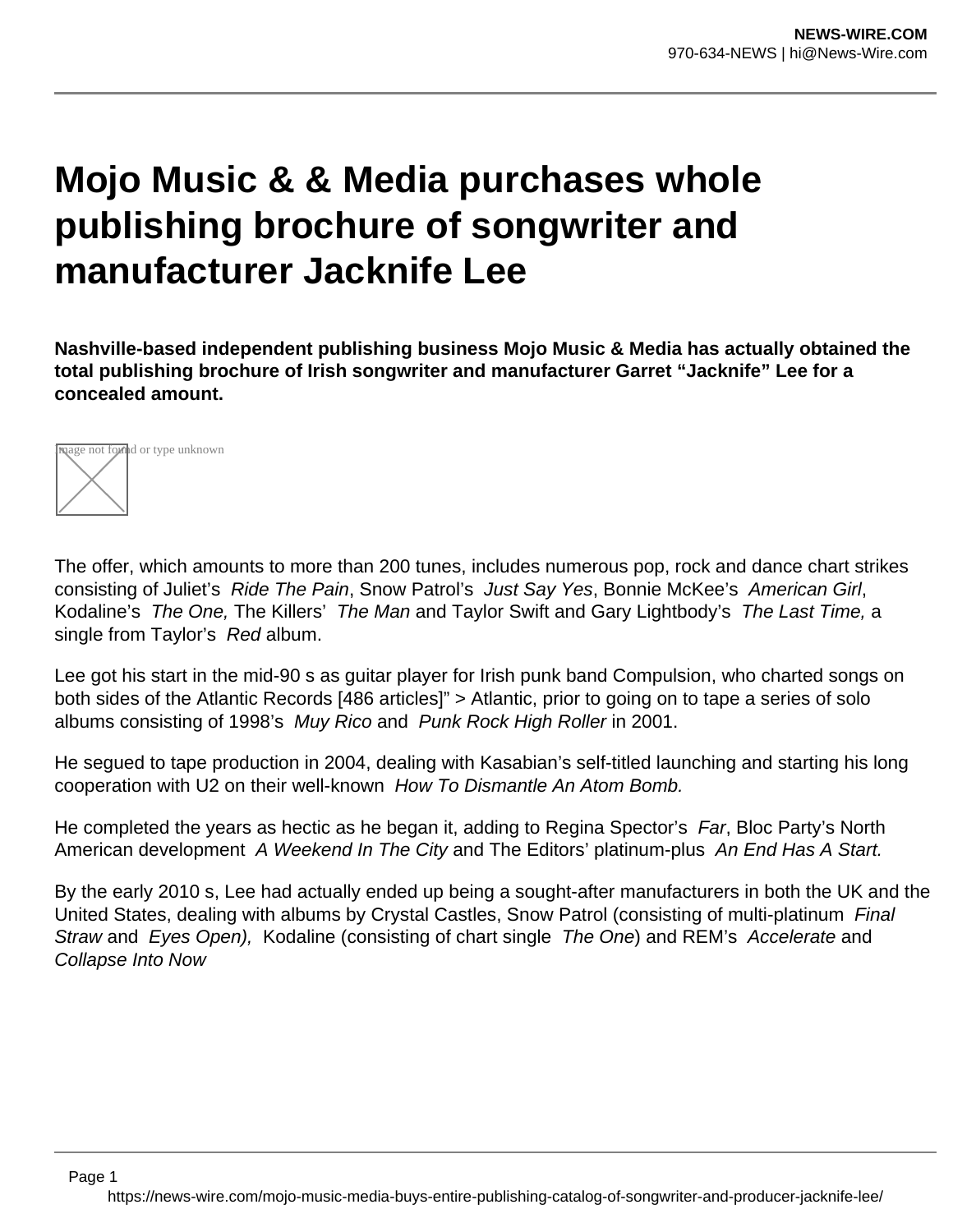In 2012, he composed and produced tune on each of the year's 2 most significant albums: The Last Time for Taylor Swift's Red album and Something Great for One Direction's Midnight Memories, whilelikewise adding to Robbie Williams No. 1 album Take The Crown.

In 2016, Lee co-wrote and produced 2 alt-rock radio songs, Twin Atlantic's No Sleep and Two Door Cinema Club's Are We Ready (Wreck)

The last couple of years have actually seen Lee deal with The Killers and Catfish And The Bottlemen in addition to Beth Ditto Music [51 articles]" > Ditto, Beaches and Elle King, to name a few.

Lee got 2 Grammy awards and the Producer Of The Year honor at the UK's Music Managers Forum (MMF) [78 articles]" > MMF Awards in 2006 for his deal with U2.

He was called International Producer of the Year by the Music Producer's Guild in 2018.

" It's tough to envision what modern rock music would seem like without Jacknife Lee."

Mark Fried, Mojo

Mojo Co-Founder and CEO, Mark Fried, stated: "It's tough to envision what modern rock music would seem like without Jacknife Lee.

" For the last 20 years, he's assisted a few of our preferred bands ideal their noise and put a shine on a lot of their finest enjoyed tunes. We're chuffed to be able to care take and promote so abundant a tradition of work."

According to Jill Hollywood of Echo Beach Management, included: "Mojo Music is the best house for Jacknife's brochure.

" The imaginative group at Mojo fasted to acknowledge the evergreen quality of Jacknife's 20 years of cooperations with a few of the greatest names in modern Pop and have actually developed a marketing strategy which treats his deal with the regard and level of sensitivity it is worthy of.

" We anticipate dealing with them as guardians of his tradition in the years to come."

Mojo states that it has actually been actively contributing to its lineup of tunes and songwriters in current months, signing international publishing offers for the total brochures of Dave Wakeling (The Beat and General Public), Al McKay (Earth Wind & Fire) and bluesman Jonny Lang, to name a few.

Last year, Mojo Music & Media got a 50% interest in the total publishing brochure of Rick Nielsen, the cofounder and primary songwriter for rock band Cheap Trick. Music Business Worldwide

Page 2

https://news-wire.com/mojo-music-media-buys-entire-publishing-catalog-of-songwriter-and-producer-jacknife-lee/